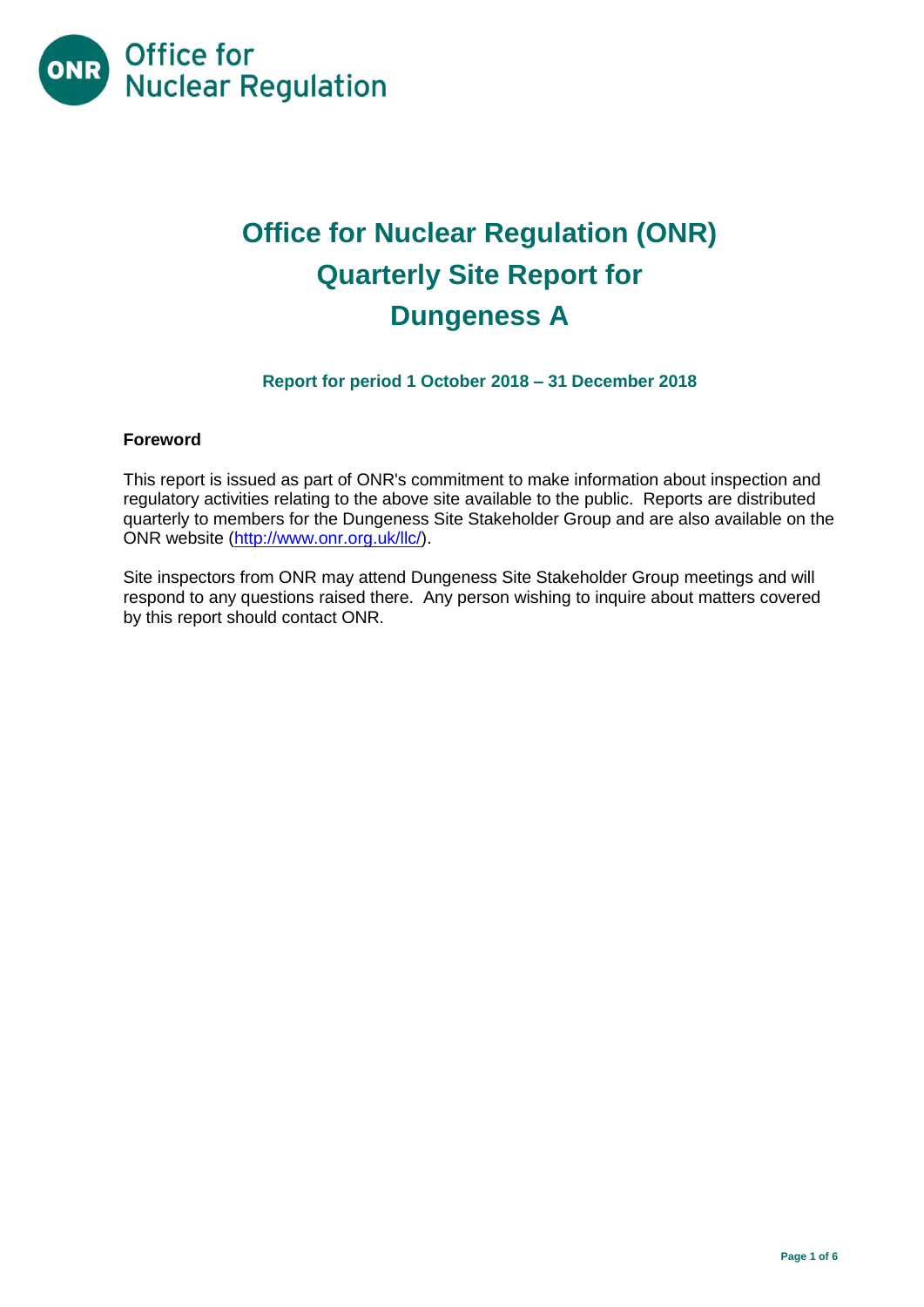# **TABLE OF CONTENTS**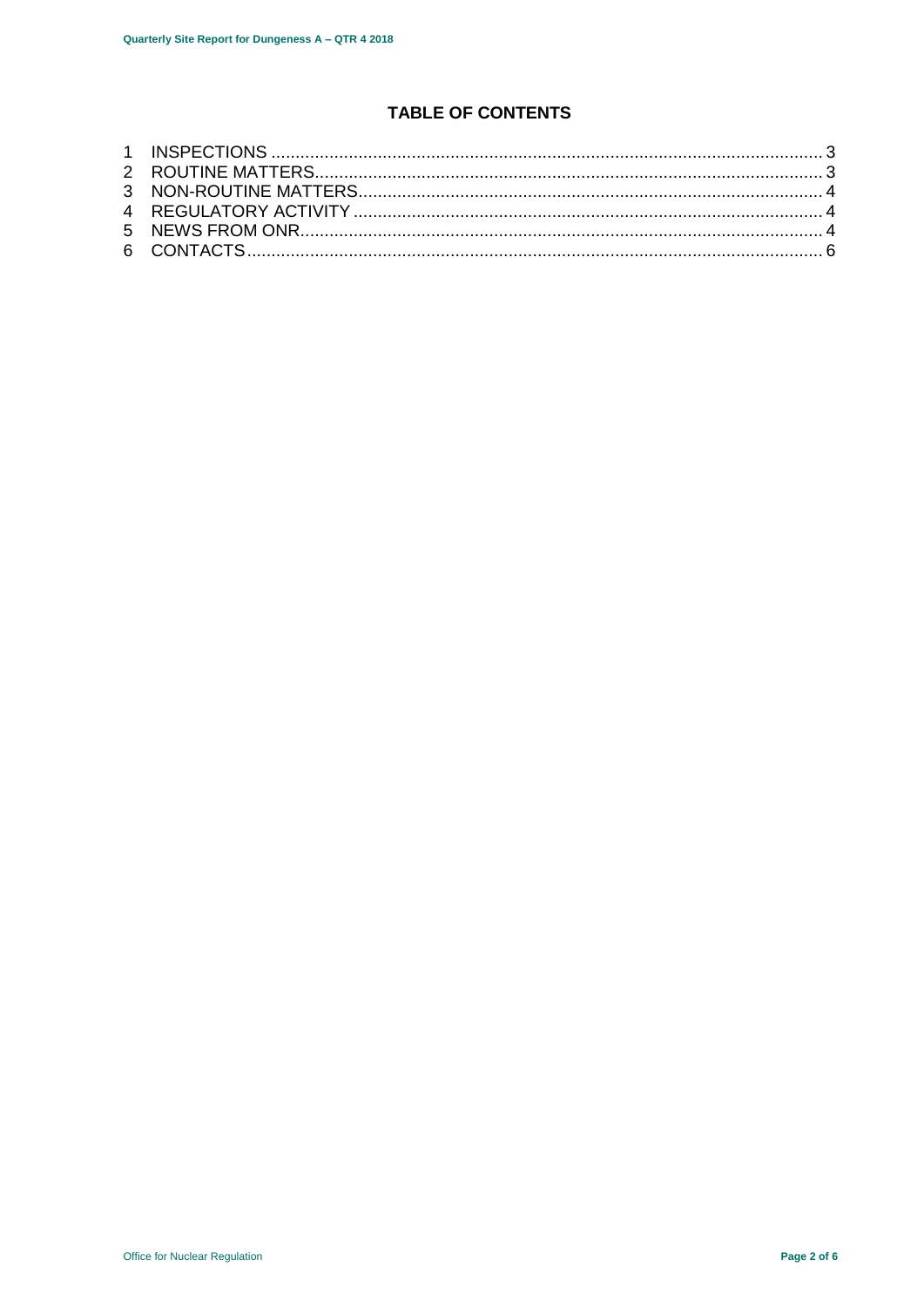#### <span id="page-2-0"></span>**1 INSPECTIONS**

#### **1.1 Dates of inspection**

The ONR site inspector made planned inspections on the following dates during the quarter:

5 - 6 December 2018

#### **1.2 ONR held meetings with Dungeness on the following dates during the quarter:**

None

# <span id="page-2-1"></span>**2 ROUTINE MATTERS**

#### **2.1 Inspections**

Inspections are undertaken as part of the process for monitoring compliance with:

- **the conditions attached by ONR to the nuclear site licence granted under the** Nuclear Installations Act 1965 (NIA65) (as amended);
- the Energy Act 2013;
- the Health and Safety at Work Act 1974 (HSWA74):
- regulations made under HSWA74, for example the Ionising Radiations Regulations 1999 (IRR99) and the Management of Health and Safety at Work Regulations 1999 (MHSWR99);
- The Nuclear Industry Security Regulations (NISR) 2003.

The inspections entail monitoring licensee's actions on the site in relation to incidents, operations, maintenance, projects, modifications, safety case changes and any other matters that may affect safety. The licensee is required to make and implement adequate arrangements under conditions attached to the licence in order to ensure legal compliance. Inspections seek to judge both the adequacy of these arrangements and their implementation.

The inspection in December was focussed on the operation of the sludge and resins retrieval plant via inspections of; Operating Instructions; Examination, Inspection, Maintenance and Testing, and Accumulation of Radioactive Waste. It was supported by the ONR Magnox Ltd. corporate inspector and a radiation protection (RP) specialist inspector. The Corporate inspector reviewed the site asset condition and the RP specialist inspector reviewed the likely dose burden of the demolition work.

The inspections were specifically targeted at the processing of the sludge and resins, as this is the only operational radioactive waste retrievals process on the site. There have been a number of incidents with the equipment which attracted attention from both ONR and the Environment Agency. ONR provided regulatory advice and has monitored the progress of the plant through active commissioning. The plant has entered operation and the operating procedures incorporate the learning from the commissioning of the system and provide for the safe operation of the plant. The plant has been operating safely since the transition to operational status.

The waste related inspection also considered the wider issues of minimising waste and providing appropriate waste routes for the site. Processing of the waste (particularly the asbestos containing materials) had been creating issues with the availability of suitable waste processing routes and the reliability of its segregation. The proposal to accelerate some of the decommissioning work to mitigate asset degradation issues would result in an increase in the amount of waste to be processed. ONR is monitoring the waste strategy to ensure it is adequate to deal with any potential future arisings.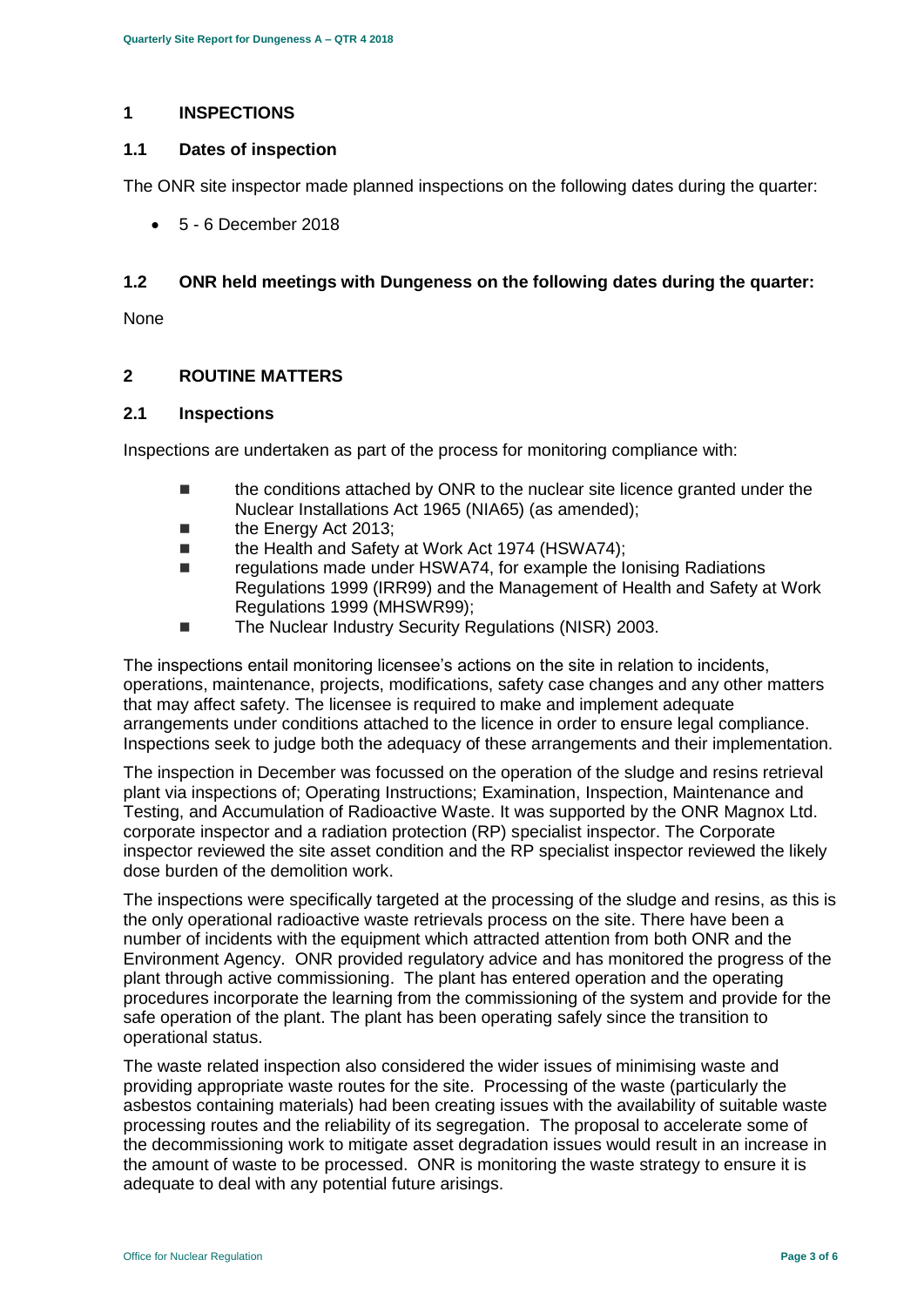Dungeness A has completed the installation of new Reactor Controlled Area access arrangements and is aligning the site for the next phases of decommissioning which will likely see a change in the site decommissioning strategy.

#### <span id="page-3-0"></span>**3 NON-ROUTINE MATTERS**

Licensees are required to have arrangements to respond to non-routine matters and events and report significant incidents to ONR. ONR inspectors judge the adequacy of the licensee's response, including actions taken to implement any necessary improvements. During this period there were no significant matters to report.

# <span id="page-3-1"></span>**4 REGULATORY ACTIVITY**

ONR may issue formal documents to ensure compliance with regulatory requirements. Under nuclear site licence conditions, ONR issues regulatory documents, which either permit an activity or require some form of action to be taken; these are usually collectively termed 'Licence Instruments' (LI) but can take other forms. In addition, inspectors may issue Enforcement Notices to secure improvements to safety.

There have been no formal notices or LI issued during this period.

Reports detailing ONR's regulatory decisions can be found on the ONR website at [http://www.onr.org.uk/pars/.](http://www.onr.org.uk/pars/)

#### <span id="page-3-2"></span>**5 NEWS FROM ONR**

# **October:**

- We welcomed the [publication](http://news.onr.org.uk/2018/10/iaea-review-torness-power-station/) of the key review of operational safety performance at Torness nuclear power station, published by the International Atomic Energy Agency and the UK government. The report highlights eight areas of good practice at Torness and offers proposals for further improvements, which we fully support.
- Following our decision to prosecute, EDF Energy Nuclear Generation Ltd and Doosan Babcock Ltd pleaded guilty to offences at Hinkley Point B under the Health & Safety at Work etc. Act 1974, section 3(1) and the Work at Height Regulations 2005, Regulation 4(1) respectively. The incident was a conventional health and safety matter, with no radiological risk to workers or the public. [A sentencing date](http://news.onr.org.uk/2018/10/edf-and-doosan-babcock-plead-guilty/) has been set for 1 February 2019 at Taunton Crown Court.

# **November**:

 Following a rigorous procurement process, we appointed six nuclear supply chain organisations to our new [Technical Support Framework \(TSF\).](http://news.onr.org.uk/2018/11/new-technical-support-framework-announced/) The new TSF, which came in to effect on 1 November 2018, has been established to provide a renewed and modernised framework for procuring technical support. We use this technical support to obtain, for example, expert technical assessments, access to specialist software or modelling, or access to niche skill sets that we do not retain in-house.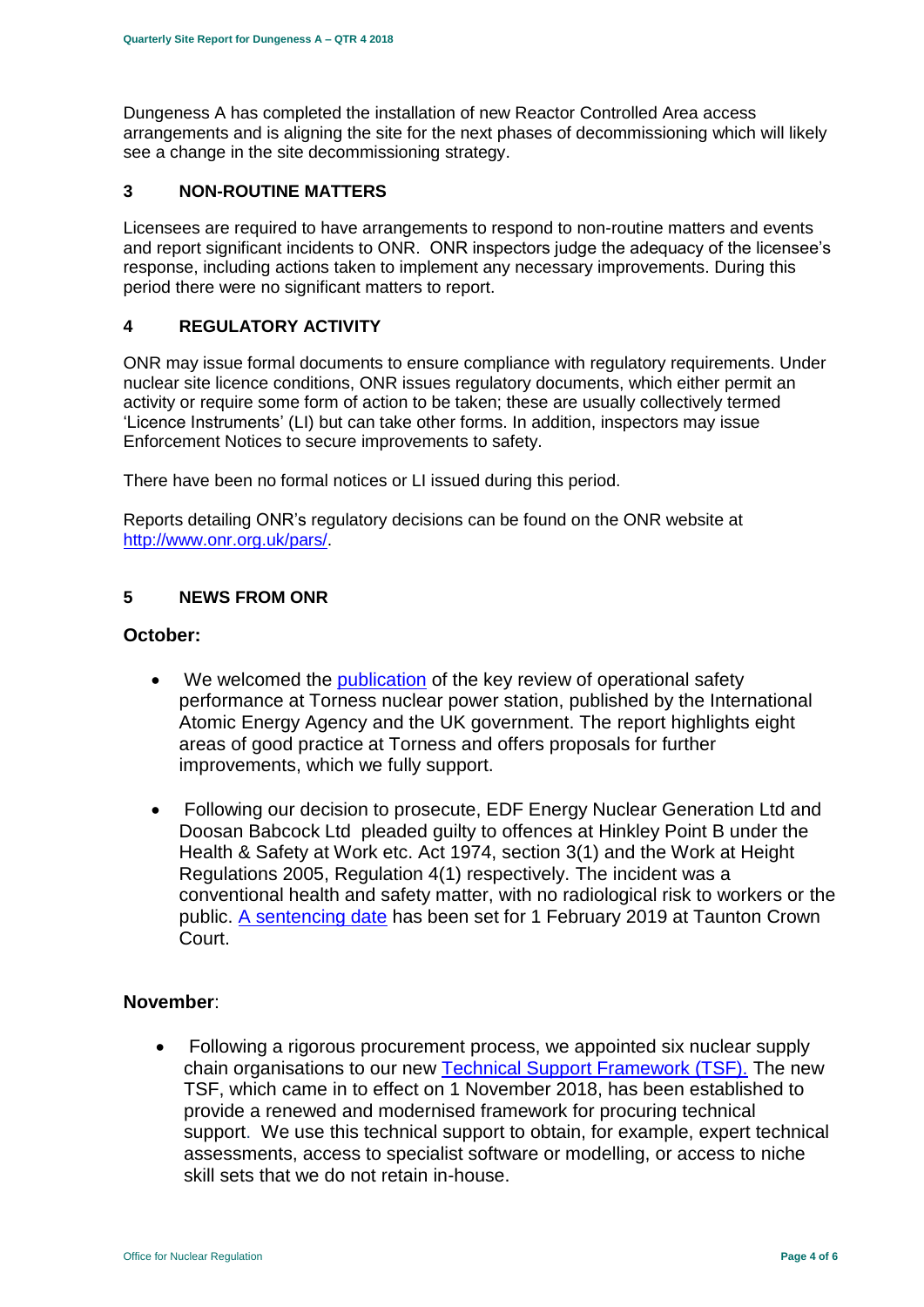- The revised Nuclear Safety Directive introduced a European system of Topical Peer Review in 2017 and every six years thereafter. We played a leading role in the preparations for the first European 'Topical Peer Review' on Ageing Management of Nuclear Power Plants and welcome the publication of the [first](http://news.onr.org.uk/2018/11/onr-welcomes-first-topical-peer-review/)  [peer review report](http://news.onr.org.uk/2018/11/onr-welcomes-first-topical-peer-review/) by the European Nuclear Safety Regulator Group. We are pleased that a number of our experts made a valuable contribution to the exercise alongside 16 European countries as well as Norway, Switzerland and Ukraine. The UK report was authored jointly between ourselves, EDF Nuclear Generation Ltd and EDF-NNB GenCo.
- [The Atomic Weapons Establishment \(AWE\) was fined £1 million](http://news.onr.org.uk/2018/11/awe-prosecution-reaction/) after admitting offences under Section 2 (1) of the Health and Safety at Work etc. Act (1974). The incident, which occurred on 27 June 2017 was a conventional health and safety matter and there was no radiological risk to workers or the public. The prosecution was the result of our investigation into the incident.
- In conjunction with the Environment Agency, we announced the completion of our [initial high level scrutiny](http://news.onr.org.uk/2018/11/uk-hpr1000-completes-gda-step-2/) of the UK HPR1000 reactor design.
- We provided NNB Genco (HPC) Ltd (NNB GenCo) with [consent](http://news.onr.org.uk/2018/11/consent-for-hinkley-point-c-nuclear-island-concrete-pour/) to commence the unit 1 Nuclear Island concrete pour at Hinkley Point C (HPC). We also hosted our third webinar to explain our permissioning role for the Nuclear Island concrete pour at HPC and to provide information on our work to ensure that the new nuclear power station is built to the standards expected in the UK. Amongst others, a number of Site Stakeholder Group members joined the webinar and we received excellent feedback. We are planning further webinars on various topics in 2019. If you would like to find out more, please contact the ONR Communications team at [contact@onr.gov.uk](mailto:contact@onr.gov.uk)
- After 16 years of decommissioning work, Bradwell became the first of the Magnox nuclear power stations to receive our permission to enter into a period of "care and maintenance".
- The nuclear safeguards regulations which will enable ONR to set up the domestic safeguards regime following Euratom withdrawal, were laid in Parliament. The Government published the details, alongside its response and [the feedback to consultation on the draft regulations on its website.](https://www.gov.uk/government/consultations/nuclear-safeguards-regulations)

# **December**:

- [Court proceedings continued](http://news.onr.org.uk/2018/12/prosecution-of-sellafield-ltd/) in our [prosecution of Sellafield Ltd](http://news.onr.org.uk/2018/07/update-prosecution-of-sellafield-ltd/) for offences under Section 2 (1) of the Health and Safety at Work etc Act (1974).
- Reactor 3 at Hunterston B remains offline after being shut down following a routine inspection into cracks in its graphite core, in March 2018. [Cracking of](http://www.onr.org.uk/civil-nuclear-reactors/graphite-core-of-agrs.htm)  [the graphite bricks in Advanced Gas-cooled Reactors](http://www.onr.org.uk/civil-nuclear-reactors/graphite-core-of-agrs.htm) such as Hunterston B is expected as the reactors age. However, the number of cracks found during the inspection of Reactor 3 has led to the licensee, EDF Nuclear Generation Limited, carrying out further inspections of the core. Reactor 4 at Hunterston B was taken offline in October for an inspection of its graphite core. EDF Energy